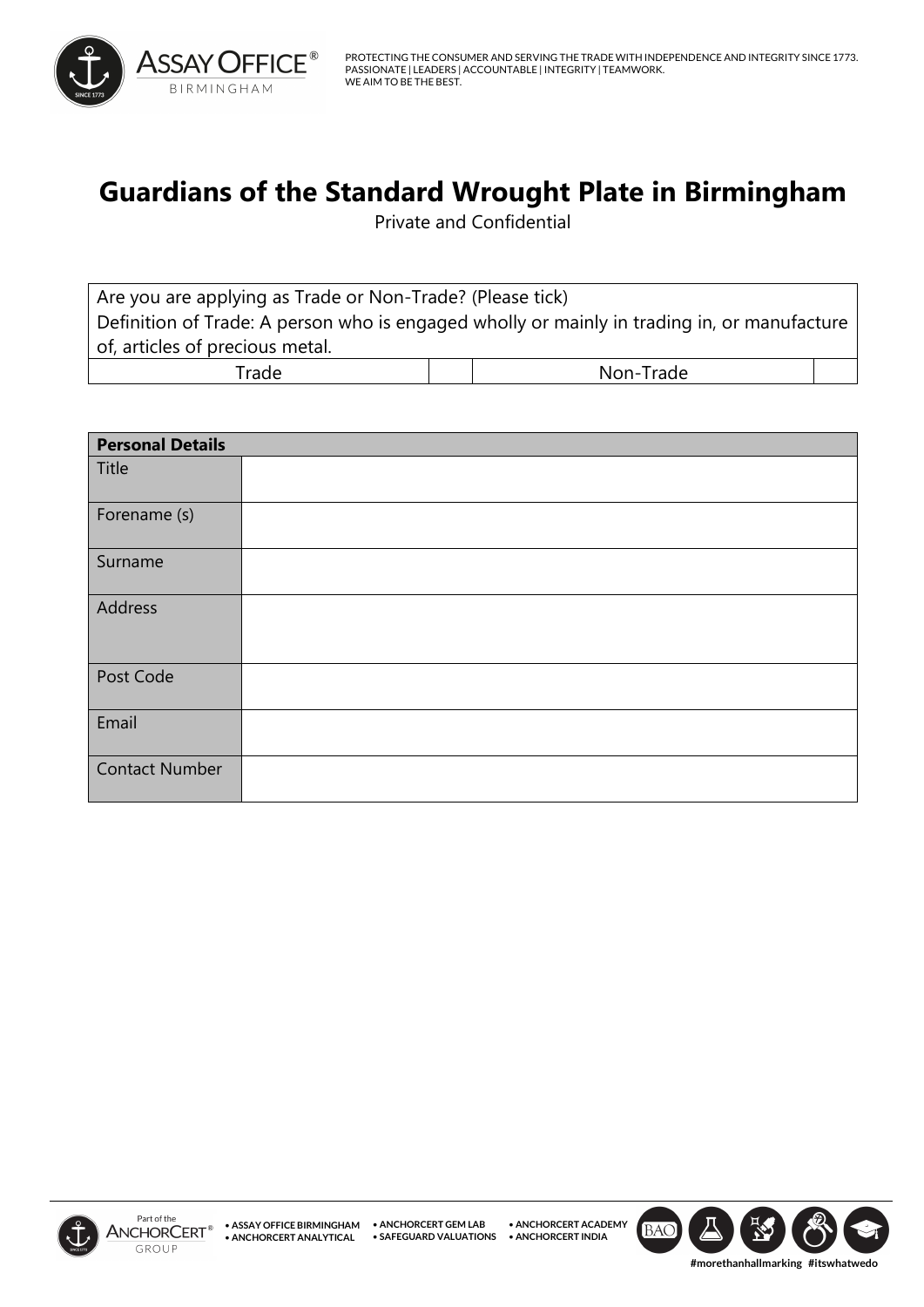

PROTECTING THE CONSUMER AND SERVING THE TRADE WITH INDEPENDENCE AND INTEGRITY SINCE 1773. PASSIONATE | LEADERS | ACCOUNTABLE | INTEGRITY | TEAMWORK. WE AIM TO BE THE BEST.

## **Your work and achievements**

Please provide a 250 word maximum description of your work and achievements. In the event you are proposed as a Guardian, this summary will be circulated to current Guardians to enable them to approve your nomination.

**Education** (Please complete principal places of education and where appropriate qualifications gained)

Schools/College/University Names | Qualifications Gained



**• SAFEGUARD VALUATIONS • ANCHORCERT INDIA • ANCHORCERT ACADEMY**

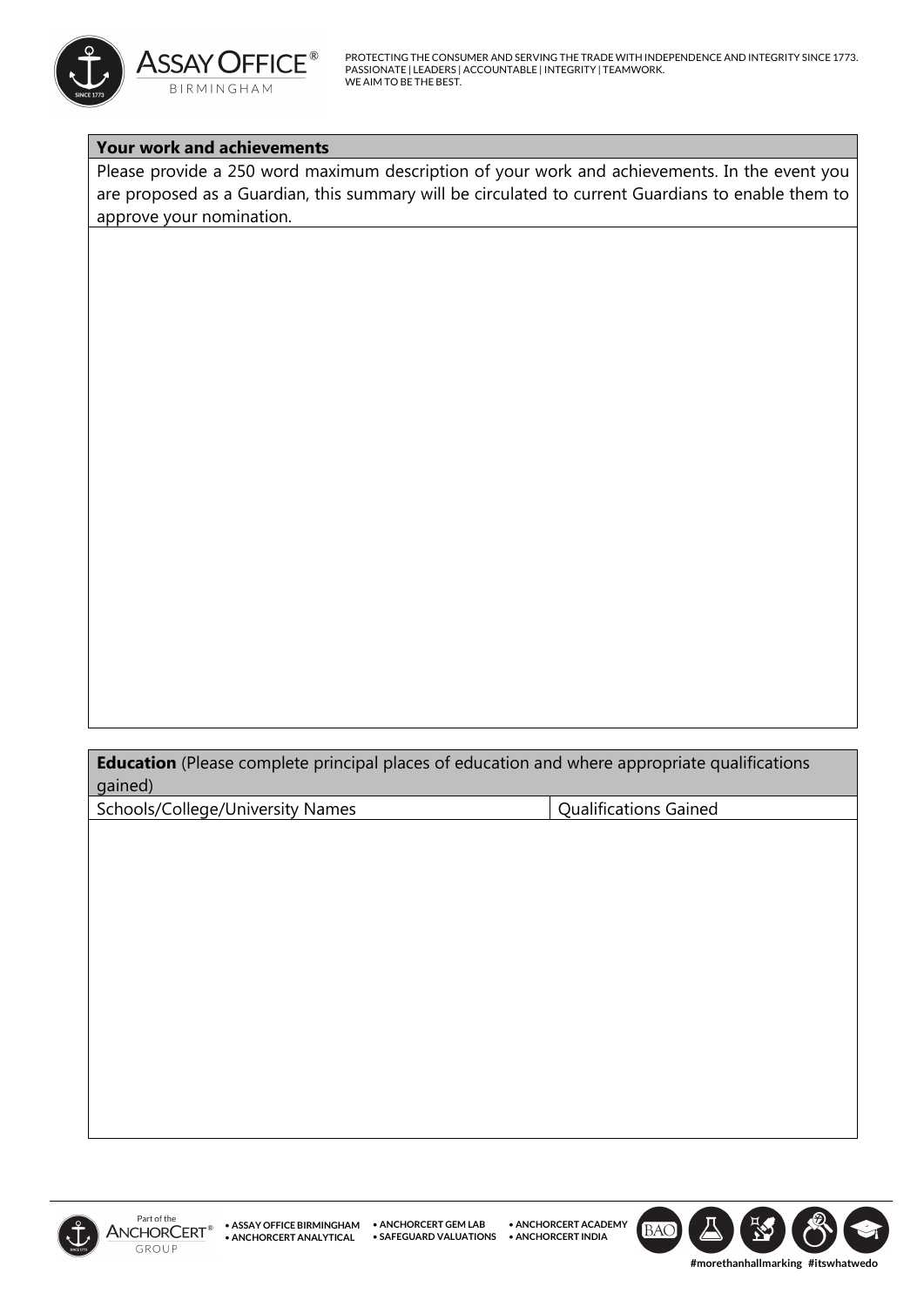

**Current and immediate past executive roles and current/recent non-executive roles** (Please complete in full and use a separate sheet if necessary)

| <b>Last/Current Employment</b> |  |  |
|--------------------------------|--|--|
| Name of Employer               |  |  |
|                                |  |  |
| Address                        |  |  |
|                                |  |  |
|                                |  |  |
| Dates of Employment            |  |  |
|                                |  |  |
| Job Title                      |  |  |
|                                |  |  |

| <b>Previous Employment</b> |  |  |
|----------------------------|--|--|
| Name of Employer           |  |  |
| Address                    |  |  |
| Dates of Employment        |  |  |
| Job Title                  |  |  |

| <b>Current/Past Non-Exec Roles</b>                       |  |  |
|----------------------------------------------------------|--|--|
| Please state names of organisations and dates of service |  |  |
|                                                          |  |  |
|                                                          |  |  |
|                                                          |  |  |

**Current Membership of Professional bodies** Please note any professional bodies you are a member of, or registered with





**#morethanhallmarking #itswhatwedo**